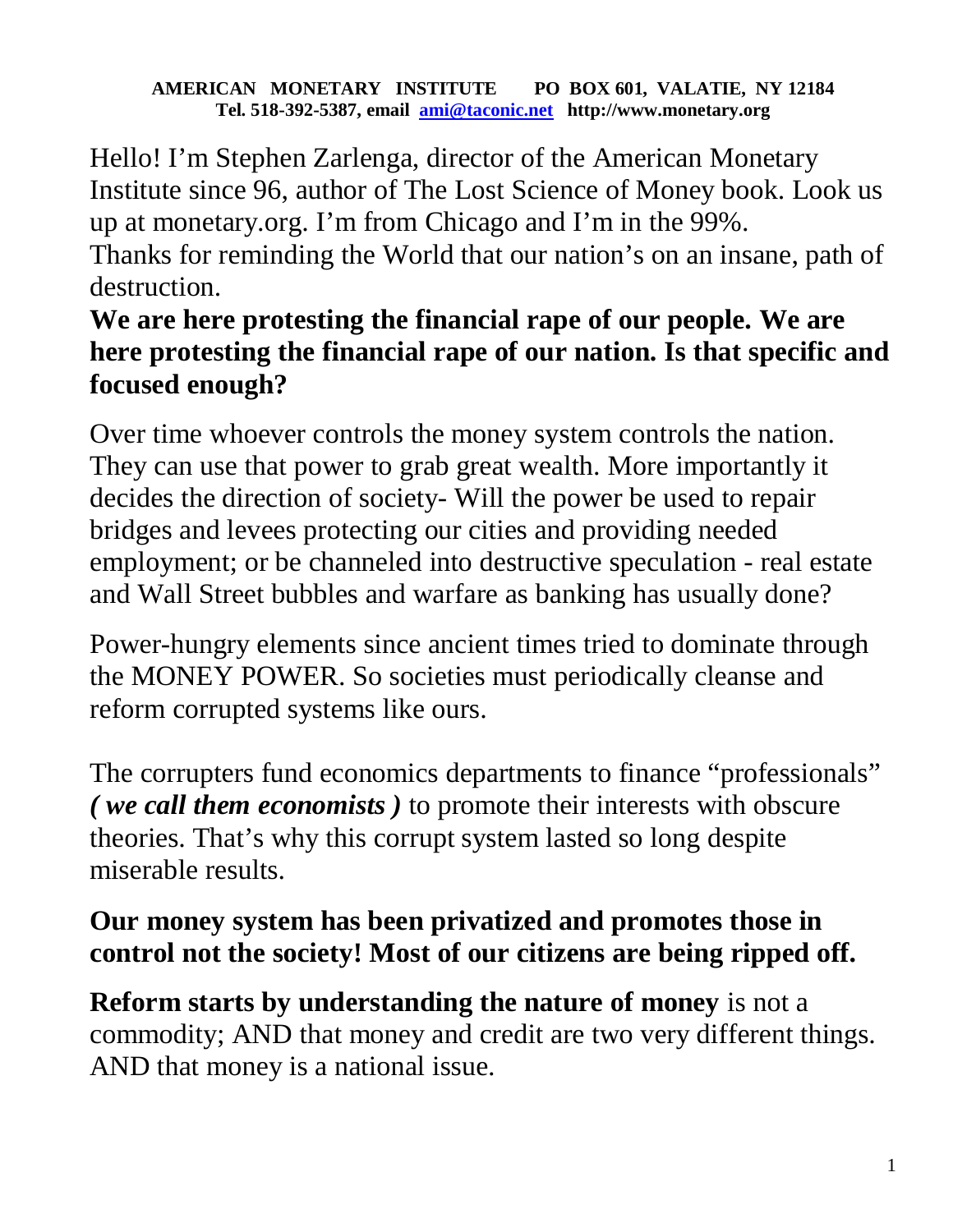Define money properly as an abstract legal power, as Article 1, sect 8 of our Constitution does, and control can be under our system of checks and balances.

Centuries of experience and decades of research show what's needed and In 2004 we began putting those rules into a law.

**In 2005 Congressman Dennis Kucinich of Ohio began working on it. A month ago, he and Congressman John Conyers of Detroit introduced it into the House as the NEED Act; the National Emergency Employment Defense Act, HR 2990 of 2011. It has all the necessary monetary reforms:** 

**First 2990** dismantles the Federal Reserve System and incorporates it into the US Treasury, where people think it is now.

**Second 2990** removes the accounting privilege banks now have to loan their interest bearing debt into circulation by decisively ending the fractional reserve system. The banks no longer create what we use for money.

**Third,** under **2990** Congress creates and spends money into circulation for infrastructure, health care and education, starting with the \$2.2 trillion the civil engineers tell us we need over the next 5 years.

**2990 avoids Inflation because infrastructure and real goods and services come into existence.** 

**Under 2990 Over 7 million new jobs are created! DID YOU HEAR ME? HR 2990 creates over 7 million real new jobs!** 

**That's it folks. Read 2990! Tell your friends about it. Make suggestions** 

**Additionally the 2990 Need Act will do the following:** 

**2990** Limits interest rates to 8% including all fees.

**2990** Stops compound interest.

**HR 2990** Pays off the National debt as it comes due.

**2990** Lets the 50 states decide where 25% of the new money goes each year through per capita federal grants.

**HR 2990** Contains a tax free dividend for every citizen.